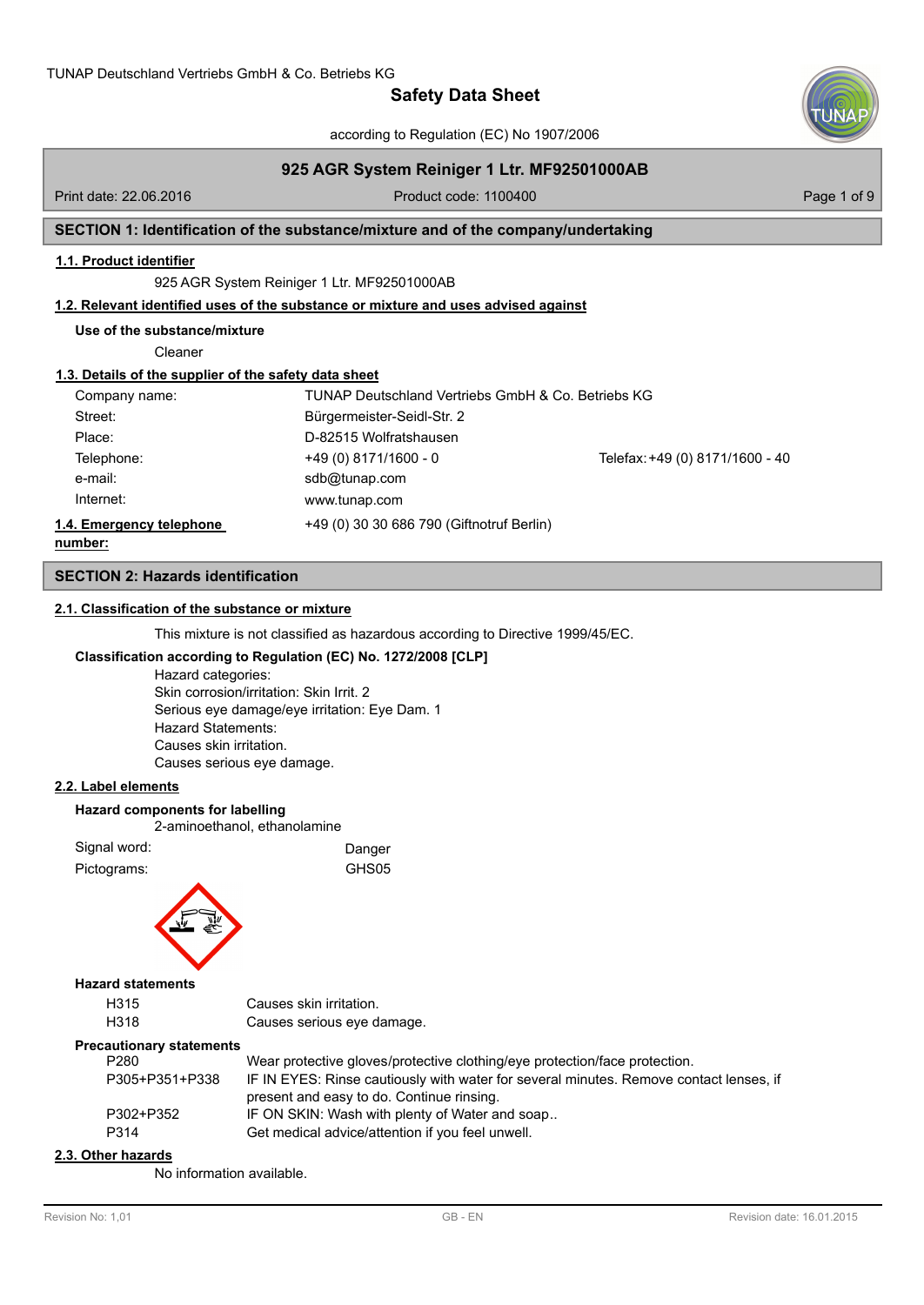

according to Regulation (EC) No 1907/2006

# **925 AGR System Reiniger 1 Ltr. MF92501000AB**

Print date: 22.06.2016 **Product code: 1100400** Product code: 1100400

# **SECTION 3: Composition/information on ingredients**

# **3.2. Mixtures**

### **Hazardous components**

| <b>EC No</b>      | lChemical name                                                                                                          | Quantity      |
|-------------------|-------------------------------------------------------------------------------------------------------------------------|---------------|
| CAS No            | Classification according to Directive 67/548/EEC                                                                        |               |
| Index No          | Classification according to Regulation (EC) No. 1272/2008 [CLP]                                                         |               |
| <b>REACH No</b>   |                                                                                                                         |               |
| 205-483-3         | 2-aminoethanol, ethanolamine                                                                                            | $3 - 5\%$     |
| 141-43-5          | C - Corrosive, Xn - Harmful, Xi - Irritant R20/21/22-34-37                                                              |               |
| 603-030-00-8      | Acute Tox. 4, Acute Tox. 4, Acute Tox. 4, Skin Corr. 1B, STOT SE 3, Aquatic Chronic<br>3: H302 H312 H332 H314 H335 H412 |               |
| 101-2119486455-28 |                                                                                                                         |               |
| 239-032-7         | sodium N-(2-carboxyethyl)-N-dodecyl-ß-alaninate                                                                         | $0.1 - 5.1\%$ |
| 14960-06-6        | Xi - Irritant R38-41                                                                                                    |               |
|                   | Skin Irrit. 2, Eve Dam. 1; H315 H318                                                                                    |               |
| 101-2119980040-48 |                                                                                                                         |               |

#### Full text of R, H and EUH phrases: see section 16.

#### **Labelling for contents according to Regulation (EC) No 648/2004**

< 5 % anionic surfactants.

#### **Further Information**

Regulation (EC) No. 648/2004 (Detergents regulation): less than 5 % anionic surfactants

# **SECTION 4: First aid measures**

# **4.1. Description of first aid measures**

#### **After inhalation**

Provide fresh air.

#### **After contact with skin**

After contact with skin, wash immediately with plenty of water and soap. Take off immediately all contaminated clothing and wash it before reuse. If skin irritation occurs: Get medical advice/attention.

#### **After contact with eyes**

In case of contact with eyes flush immediately with plenty of flowing water for 10 to 15 minutes holding eyelids apart and consult an ophthalmologist.

#### **After ingestion**

Rinse mouth immediately and drink plenty of water.

## **4.2. Most important symptoms and effects, both acute and delayed**

No information available.

# **4.3. Indication of any immediate medical attention and special treatment needed**

Treat symptomatically.

### **SECTION 5: Firefighting measures**

#### **5.1. Extinguishing media**

### **Suitable extinguishing media**

Co-ordinate fire-fighting measures to the fire surroundings.

# **Unsuitable extinguishing media**

High power water jet.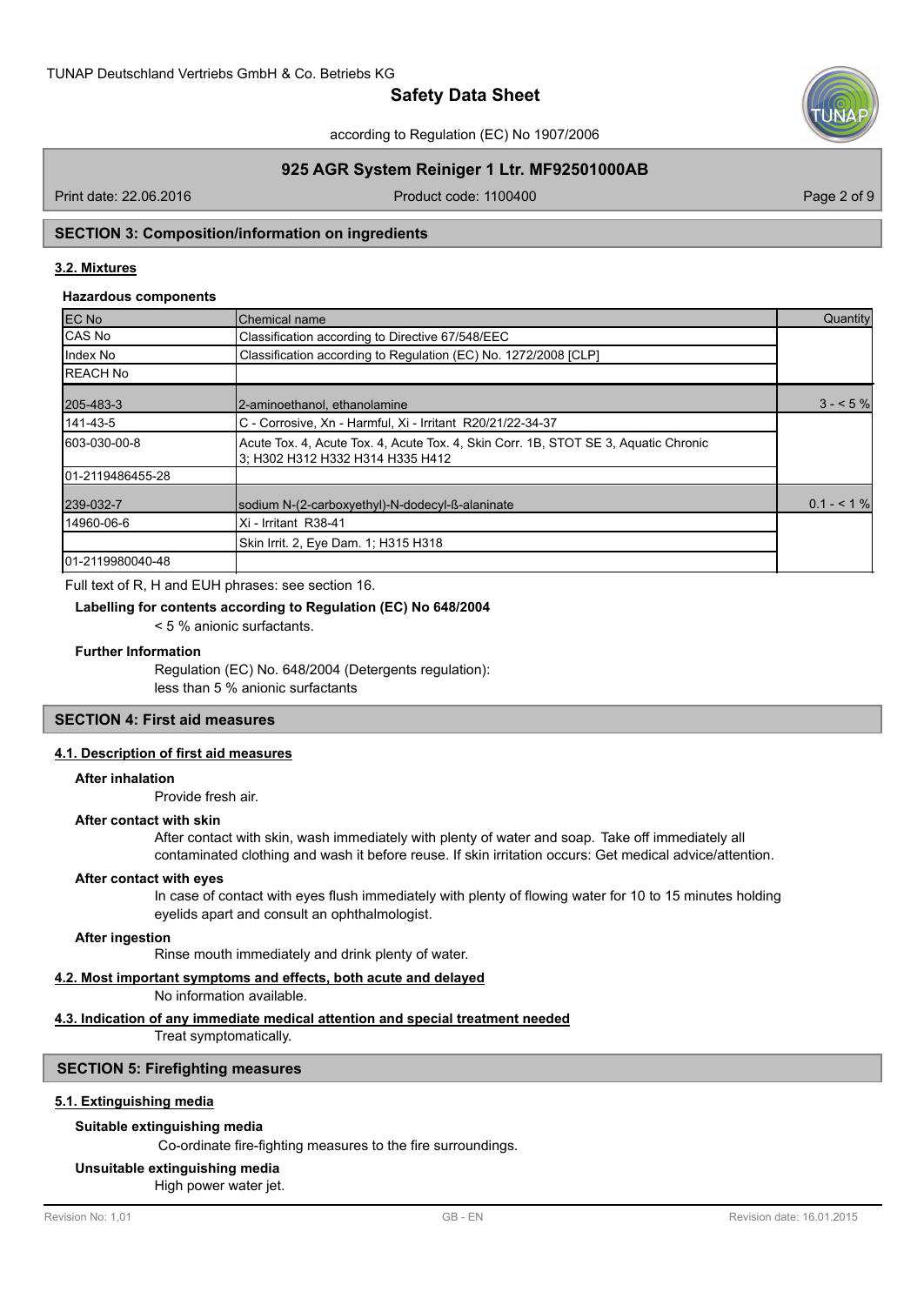according to Regulation (EC) No 1907/2006



# **925 AGR System Reiniger 1 Ltr. MF92501000AB**

Print date: 22.06.2016 **Product code: 1100400** Product code: 1100400

# **5.2. Special hazards arising from the substance or mixture**

Non-flammable.

# **5.3. Advice for firefighters**

Wear a self-contained breathing apparatus and chemical protective clothing.

### **Additional information**

Use water spray jet to protect personnel and to cool endangered containers. Suppress gases/vapours/mists with water spray jet. Collect contaminated fire extinguishing water separately. Do not allow entering drains or surface water.

# **SECTION 6: Accidental release measures**

#### **6.1. Personal precautions, protective equipment and emergency procedures**

Provide adequate ventilation. Do not breathe gas/fumes/vapour/spray. Avoid contact with skin, eyes and clothes. Use personal protection equipment.

#### **6.2. Environmental precautions**

Do not allow to enter into surface water or drains.

## **6.3. Methods and material for containment and cleaning up**

Absorb with liquid-binding material (e.g. sand, diatomaceous earth, acid- or universal binding agents). Treat the recovered material as prescribed in the section on waste disposal .

### **6.4. Reference to other sections**

Safe handling: see section 7 Personal protection equipment: see section 8 Disposal: see section 13

# **SECTION 7: Handling and storage**

### **7.1. Precautions for safe handling**

#### **Advice on safe handling**

Do not breathe gas/fumes/vapour/spray.

#### **Advice on protection against fire and explosion**

No special fire protection measures are necessary.

#### **Further information on handling**

Avoid contact with skin and eyes.

#### **7.2. Conditions for safe storage, including any incompatibilities**

#### **Requirements for storage rooms and vessels**

Keep container tightly closed. Keep locked up. Store in a place accessible by authorized persons only. Provide adequate ventilation as well as local exhaustion at critical locations.

#### **Advice on storage compatibility**

No special measures are necessary.

#### **Further information on storage conditions**

Protect from frost.

#### **7.3. Specific end use(s)**

Cleaner

# **SECTION 8: Exposure controls/personal protection**

#### **8.1. Control parameters**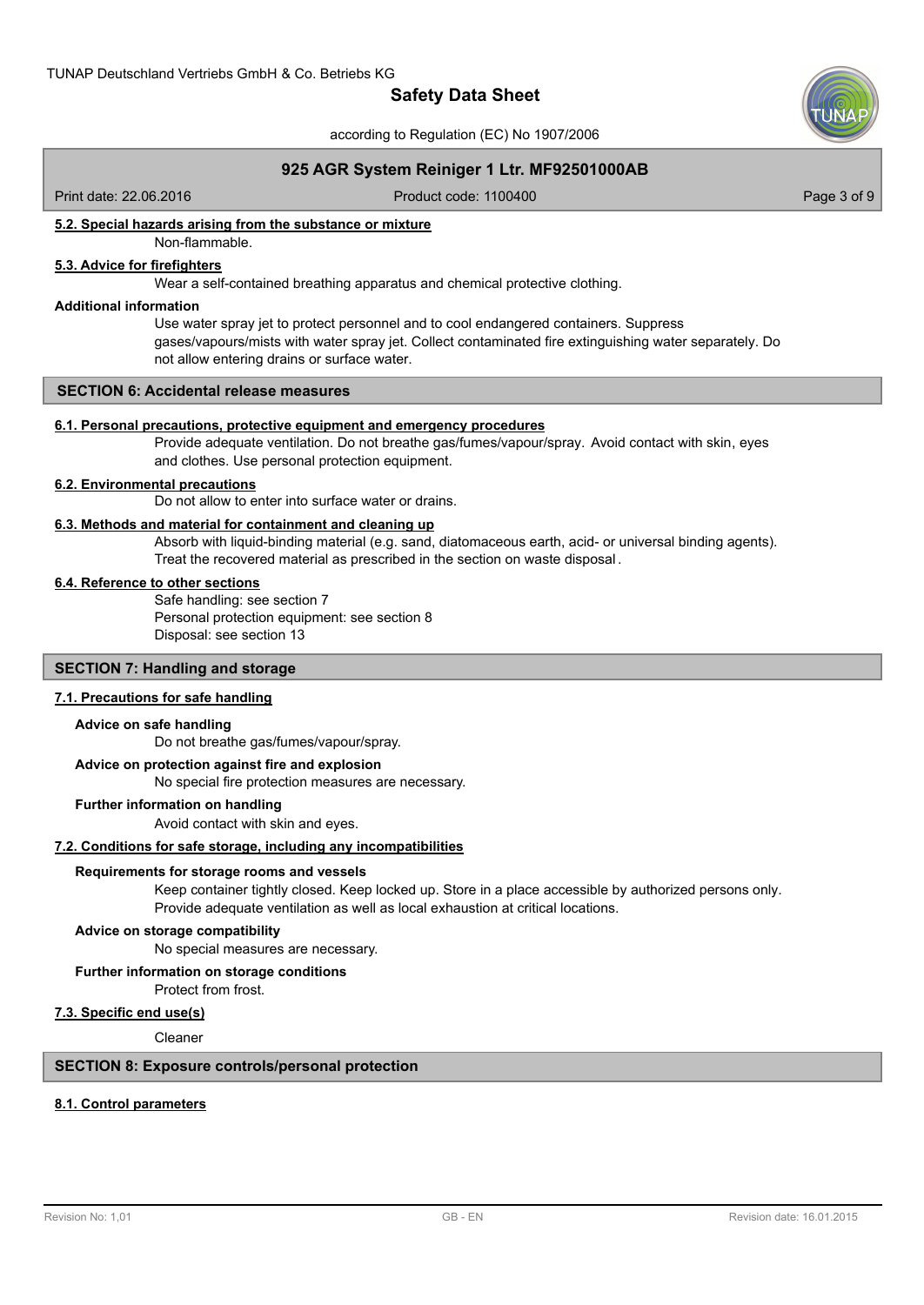according to Regulation (EC) No 1907/2006

# **925 AGR System Reiniger 1 Ltr. MF92501000AB**

Print date: 22.06.2016 **Product code: 1100400** Product code: 1100400

#### **Exposure limits (EH40)**

| CAS No | Substance               | ppm | mq/m <sup>3</sup> | fibres/ml | Category      | Origin |
|--------|-------------------------|-----|-------------------|-----------|---------------|--------|
|        | 141-43-5 2-Aminoethanol |     | 2.5               |           | TWA (8 h)     | WEL    |
|        |                         | J۱  | 76                |           | STEL (15 min) | WEL    |

#### **Additional advice on limit values**

a no restriction

b End of exposure or shift c in long-term exposure: after several shifts d prior to next shift

TWA (EC): time-weighted average U: Urea B: Blood

### **8.2. Exposure controls**

### **Appropriate engineering controls**

If handled uncovered, arrangements with local exhaust ventilation have to be used. Do not breathe gas/fumes/vapour/spray.

#### **Protective and hygiene measures**

Draw up and observe skin protection programme. Wash hands and face before breaks and after work and take a shower if necessary. When using do not eat or drink.

#### **Eye/face protection**

Suitable eye protection: goggles.

#### **Hand protection**

When handling with chemical substances, protective gloves must be worn with the CE-label including the four control digits. The quality of the protective gloves resistant to chemicals must be chosen as a function of the specific working place concentration and quantity of hazardous substances. Suitable material: NBR (Nitrile rubber) Breakthrough time (maximum wearing time) 480min Thickness of the glove material 0,45 mm DIN EN 374

#### **Skin protection**

Wear suitable protective clothing.

# **Respiratory protection**

In case of inadequate ventilation wear respiratory protection. Wear breathing apparatus if exposed to vapours/dusts/aerosols. Suitable respiratory protective equipment: Combination filter device (DIN EN 141).. Filtering device with filter or ventilator filtering device of type: A Observe the wear time limits according GefStoffV in combination with the rules for using respiratory protection apparatus (BGR 190).

### **SECTION 9: Physical and chemical properties**

#### **9.1. Information on basic physical and chemical properties**

| Physical state: | liauid           |
|-----------------|------------------|
| Colour:         | colorless, clear |
| Odour:          | characteristic   |

pH-Value (at 20 °C): 11,26 DIN 19268

#### **Changes in the physical state**

**Test method**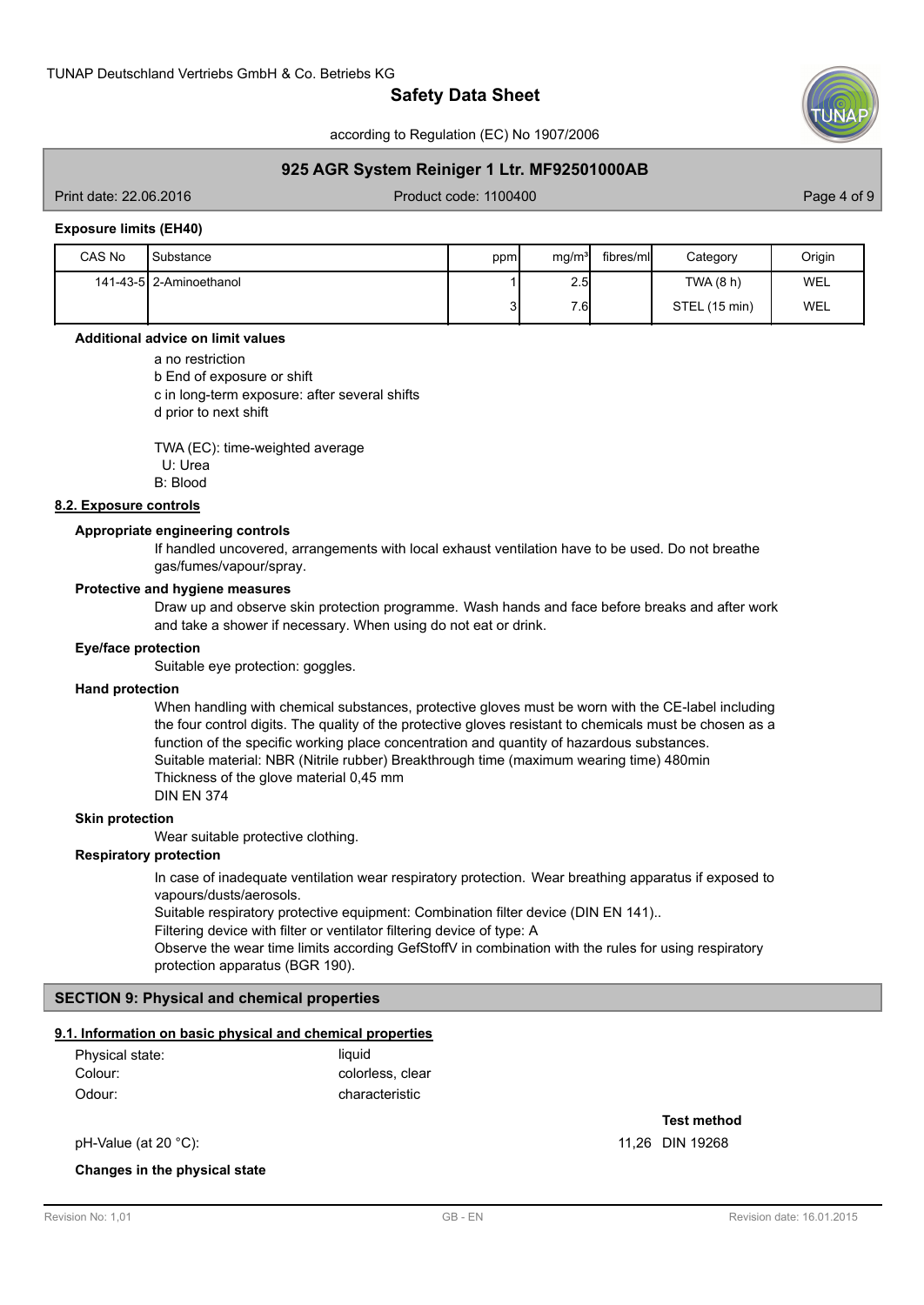according to Regulation (EC) No 1907/2006



# **925 AGR System Reiniger 1 Ltr. MF92501000AB** Print date: 22.06.2016 **Product code: 1100400** Product code: 1100400 Melting point: not determined Initial boiling point and boiling range: 100 °C Sublimation point: Sublimation point: No information available. Softening point: Softening point: No information available. No information available. Flash point:  $> 61 °C$  ISO 3679 **Flammability** Solid: **not applicable** solid: **not applicable** solid: **not applicable** solid: **not applicable** solid: Gas: contract the contract of the contract of the contract of the contract of the contract of the contract of the contract of the contract of the contract of the contract of the contract of the contract of the contract of Lower explosion limits:  $\blacksquare$ Upper explosion limits:  $\blacksquare$ Ignition temperature:  $\blacksquare$ **Auto-ignition temperature** Solid: not applicable that the solid: Gas: contract the contract of the contract of the contract of the contract of the contract of the contract of the contract of the contract of the contract of the contract of the contract of the contract of the contract of Decomposition temperature: not of the matrix of the matrix of the matrix of the matrix of the matrix of the matrix of the matrix of the matrix of the matrix of the matrix of the matrix of the matrix of the matrix of the ma Not oxidizing. **Oxidizing properties** Vapour pressure: not determined Density (at 20 °C): 1,0091 g/cm³ DIN 51757 Bulk density: No information available. Water solubility:  $\blacksquare$ **Solubility in other solvents** not determined Partition coefficient: not determined Viscosity / dynamic: No information available. DIN 53019-1 Viscosity / kinematic: (at 40 °C) No information available. DIN EN ISO 3104 Flow time: (at 20 °C) No information available. DIN EN ISO 2431 Vapour density: not determined Evaporation rate: not determined Solvent separation test:  $\blacksquare$ Solvent content: No information available. **9.2. Other information** Solid content: not determined

# **SECTION 10: Stability and reactivity**

#### **10.1. Reactivity**

No hazardous reaction when handled and stored according to provisions.

### **10.2. Chemical stability**

The product is stable under storage at normal ambient temperatures.

#### **10.3. Possibility of hazardous reactions**

No known hazardous reactions.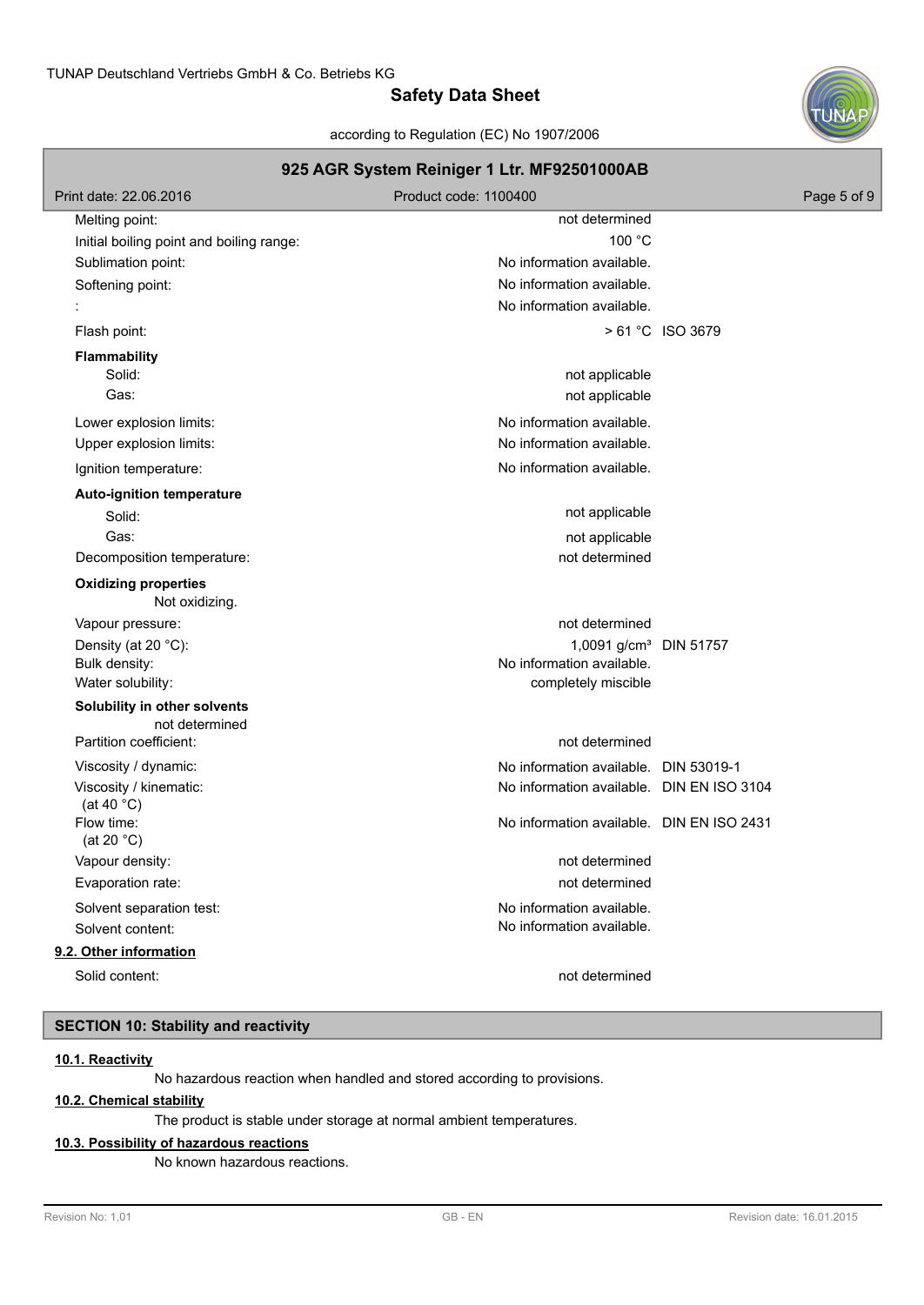according to Regulation (EC) No 1907/2006

# **925 AGR System Reiniger 1 Ltr. MF92501000AB**

Print date: 22.06.2016 **Product code: 1100400** Product code: 1100400

# **10.4. Conditions to avoid**

Do not mix with acids.

# **10.5. Incompatible materials**

No information available.

# **10.6. Hazardous decomposition products**

Incomplete combustion and thermolysis gases of different toxicity can occur. In the case of hydrocarbonaceous products such as CO, CO2, aldehydes and soot. These can be very dangerous if they are inhaled in high concentrations or in enclosed spaces.

#### **Further information**

Do not mix with other chemicals.

### **SECTION 11: Toxicological information**

### **11.1. Information on toxicological effects**

# **Toxicocinetics, metabolism and distribution**

No information available.

# **Acute toxicity**

Based on available data, the classification criteria are not met.

# **Acute toxicity**

| CAS No     | Chemical name                                   |               |            |         |                 |  |  |
|------------|-------------------------------------------------|---------------|------------|---------|-----------------|--|--|
|            | Exposure route                                  | Method        | Dose       | Species | <b>I</b> Source |  |  |
| 141-43-5   | 2-aminoethanol, ethanolamine                    |               |            |         |                 |  |  |
|            | oral                                            | LD50          | 1515 mg/kg | Rat     |                 |  |  |
|            | Idermal                                         | LD50          | 1025 mg/kg | Rabbit  | <b>IIUCLID</b>  |  |  |
|            | inhalative vapour                               | <b>ATE</b>    | 11 $mg/l$  |         |                 |  |  |
|            | inhalative (4 h) aerosol                        | <b>LC50</b>   | $1,3$ mg/l | Rat     |                 |  |  |
| 14960-06-6 | sodium N-(2-carboxyethyl)-N-dodecyl-ß-alaninate |               |            |         |                 |  |  |
|            | oral                                            | LD50<br>mg/kg | > 5000     | Rat     |                 |  |  |
|            | dermal                                          | LD50<br>mg/kg | > 5000     | Rat     |                 |  |  |

#### **Irritation and corrosivity**

Causes skin irritation.

Causes serious eye damage.

# **Sensitising effects**

Based on available data, the classification criteria are not met.

### **STOT-single exposure**

Based on available data, the classification criteria are not met.

# **Severe effects after repeated or prolonged exposure**

Based on available data, the classification criteria are not met.

### **Carcinogenic/mutagenic/toxic effects for reproduction**

Based on available data, the classification criteria are not met.

No indications of human carcinogenicity exist.

- No indications of human germ cell mutagenicity exist.
- No indications of human reproductive toxicity exist.

#### **Aspiration hazard**

Based on available data, the classification criteria are not met.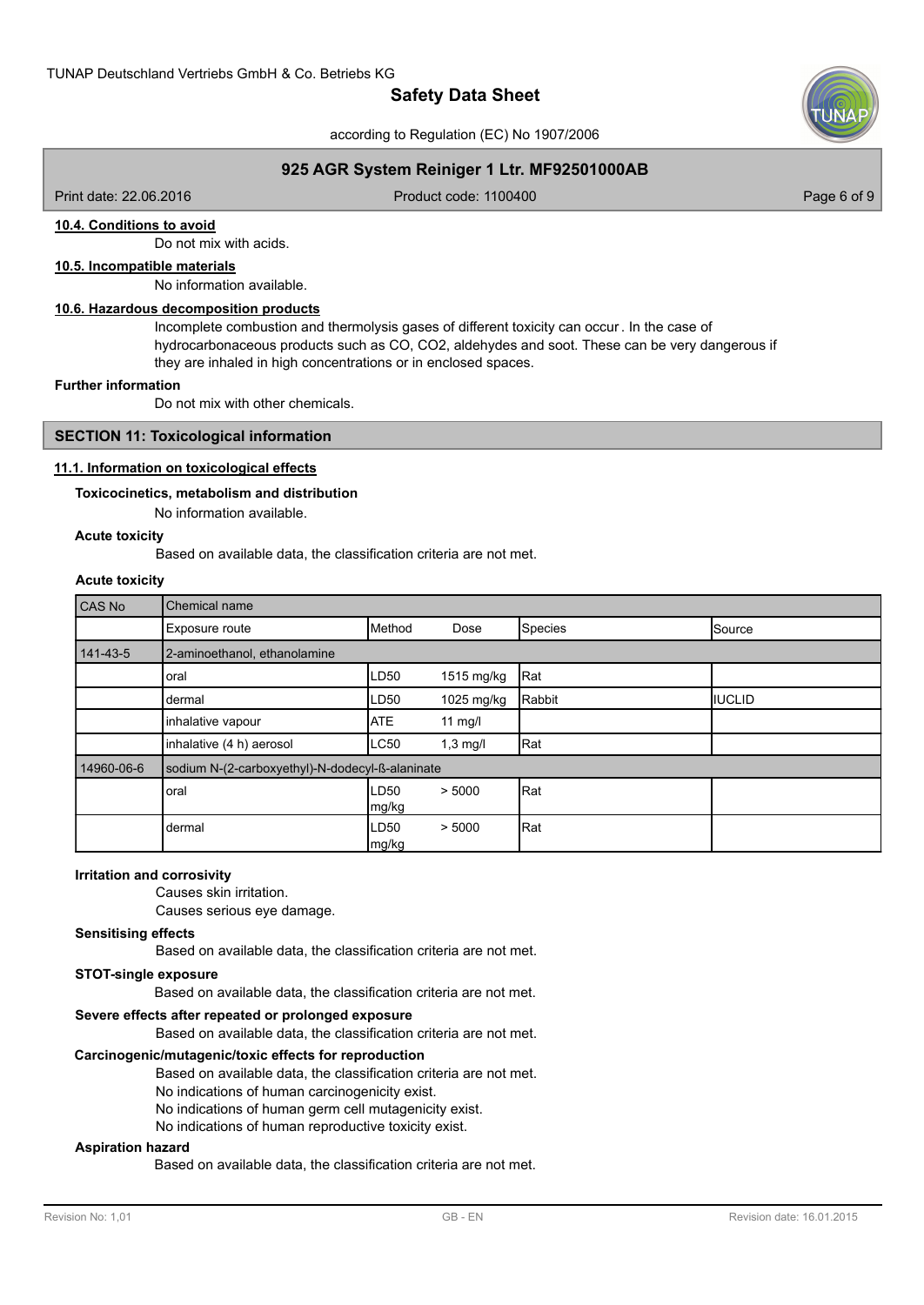according to Regulation (EC) No 1907/2006

# **925 AGR System Reiniger 1 Ltr. MF92501000AB**

Print date: 22.06.2016 **Product code: 1100400** Product code: 1100400

**Specific effects in experiment on an animal**

No information available.

### **Additional information on tests**

This mixture is classified as hazardous according to regulation (EC) No. 1272/2008 [CLP].

# **SECTION 12: Ecological information**

### **12.1. Toxicity**

The product is not: Ecotoxic.

| <b>CAS No</b> | Chemical name                                   |                           |                   |  |                                        |                |  |  |
|---------------|-------------------------------------------------|---------------------------|-------------------|--|----------------------------------------|----------------|--|--|
|               | Aquatic toxicity                                | Method                    | Dose              |  | [h]   [d] Species                      | Source         |  |  |
| 141-43-5      | 2-aminoethanol, ethanolamine                    |                           |                   |  |                                        |                |  |  |
|               | Acute fish toxicity                             | LC50                      | 150 mg/l          |  | 96 hOnchorhynchus mykiss               | <b>IIUCLID</b> |  |  |
|               | Acute algae toxicity                            | ErC <sub>50</sub>         | $22 \text{ mg/l}$ |  | 72 h Desmodesmus subspicatus           |                |  |  |
|               | Acute crustacea toxicity                        | EC50                      | $65$ mg/l         |  | 48 h Daphnia magna                     |                |  |  |
| 14960-06-6    | sodium N-(2-carboxyethyl)-N-dodecyl-ß-alaninate |                           |                   |  |                                        |                |  |  |
|               | Acute fish toxicity                             | LC50<br>mg/l              | $> 10 - 510$      |  | 96 h Brachydanio rerio<br>(zebra-fish) |                |  |  |
|               | Acute algae toxicity                            | ErC <sub>50</sub><br>mg/l | $> 10 - 100$      |  | 72 h Chlorella vulgaris                |                |  |  |
|               | Acute crustacea toxicity                        | <b>EC50</b><br>mg/l       | $> 1 - 510$       |  | 48 h Daphnia magna                     |                |  |  |

### **12.2. Persistence and degradability**

The product has not been tested.

# **12.3. Bioaccumulative potential**

The product has not been tested.

## **Partition coefficient n-octanol/water**

| <b>CAS No</b>  | <b>Chemical</b><br>name               | Log Pow<br>-- -           |
|----------------|---------------------------------------|---------------------------|
| $-43-5$<br>141 | -<br>12-aminoethanol.<br>ethanolamine | 10000<br>ن∠)<br>יס.י<br>ີ |

# **12.4. Mobility in soil**

The product has not been tested.

# **12.5. Results of PBT and vPvB assessment**

The product has not been tested.

## **12.6. Other adverse effects**

No information available.

# **Further information**

Avoid release to the environment.

# **SECTION 13: Disposal considerations**

# **13.1. Waste treatment methods**

### **Advice on disposal**

Do not allow to enter into surface water or drains. Dispose of waste according to applicable legislation.

### **Waste disposal number of waste from residues/unused products**

070701 WASTES FROM ORGANIC CHEMICAL PROCESSES; wastes from the MFSU of fine chemicals and chemical products not otherwise specified; aqueous washing liquids and mother liquors Classified as hazardous waste.

#### **Waste disposal number of used product**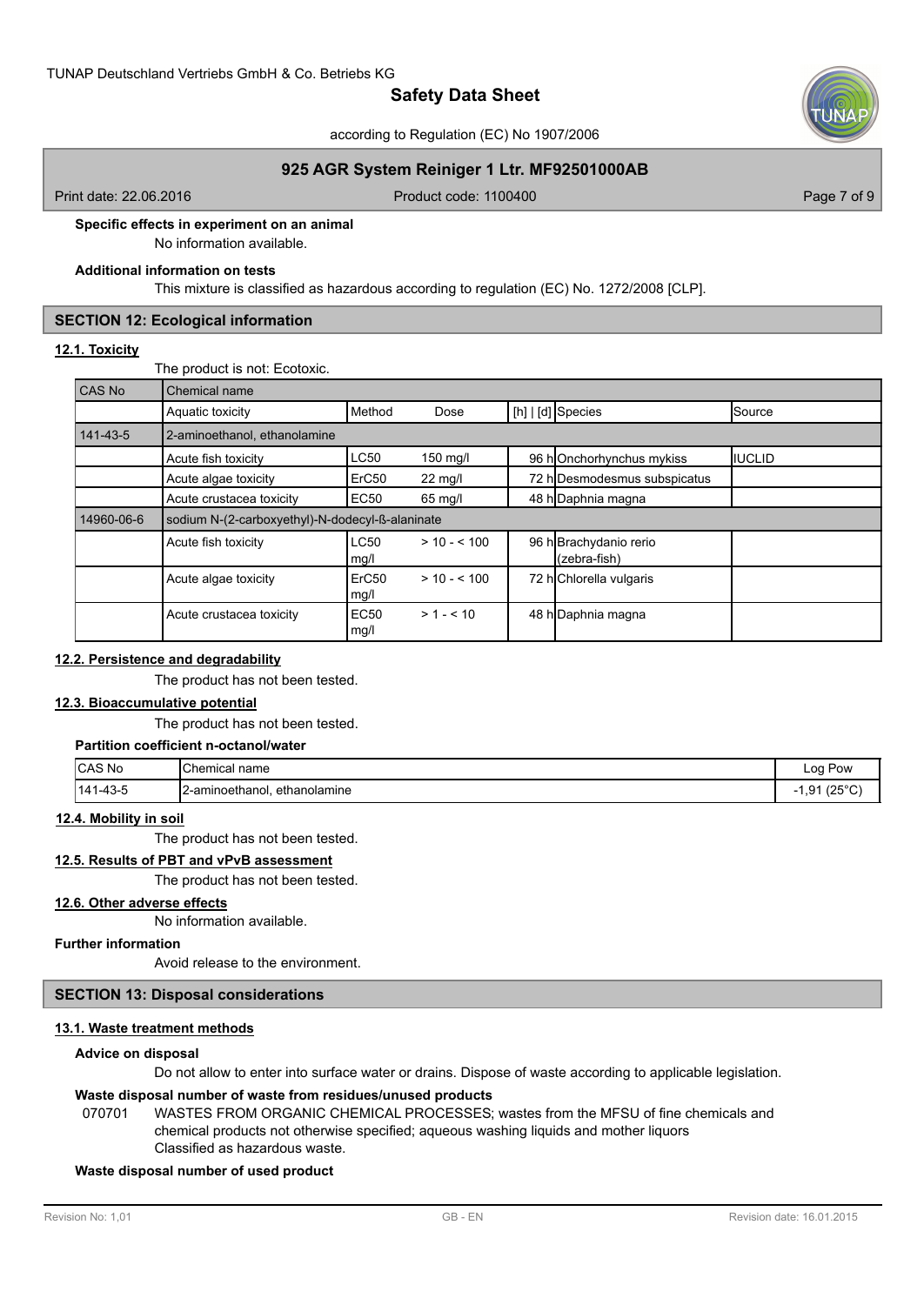

according to Regulation (EC) No 1907/2006

# **925 AGR System Reiniger 1 Ltr. MF92501000AB** Print date: 22.06.2016 **Product code: 1100400** Product code: 1100400 WASTES FROM ORGANIC CHEMICAL PROCESSES; wastes from the MFSU of fine chemicals and chemical products not otherwise specified; aqueous washing liquids and mother liquors Classified as hazardous waste. 070701 **Waste disposal number of contaminated packaging** WASTE PACKAGING; ABSORBENTS, WIPING CLOTHS, FILTER MATERIALS AND PROTECTIVE CLOTHING NOT OTHERWISE SPECIFIED; packaging (including separately collected municipal packaging waste); packaging containing residues of or contaminated by hazardous substances Classified as hazardous waste. 150110 Wash with plenty of water. Completely emptied packages can be recycled. **Contaminated packaging SECTION 14: Transport information Land transport (ADR/RID) 14.1. UN number:** No dangerous good in sense of this transport regulation. **14.2. UN proper shipping name:** No dangerous good in sense of this transport regulation. **14.3. Transport hazard class(es):** No dangerous good in sense of this transport regulation. **14.4. Packing group:** No dangerous good in sense of this transport regulation. **Inland waterways transport (ADN) 14.1. UN number:** No dangerous good in sense of this transport regulation. **14.2. UN proper shipping name:** No dangerous good in sense of this transport regulation. **14.3. Transport hazard class(es):** No dangerous good in sense of this transport regulation. **14.4. Packing group:** No dangerous good in sense of this transport regulation. **Marine transport (IMDG) 14.1. UN number:** No dangerous good in sense of this transport regulation. **14.2. UN proper shipping name:** No dangerous good in sense of this transport regulation. **14.3. Transport hazard class(es):** No dangerous good in sense of this transport regulation. **14.4. Packing group:** No dangerous good in sense of this transport regulation. **Air transport (ICAO) 14.1. UN number:** No dangerous good in sense of this transport regulation. **14.2. UN proper shipping name:** No dangerous good in sense of this transport regulation. **14.3. Transport hazard class(es):** No dangerous good in sense of this transport regulation. **14.4. Packing group:** No dangerous good in sense of this transport regulation. **14.5. Environmental hazards** ENVIRONMENTALLY HAZARDOUS: no **14.6. Special precautions for user** No dangerous good in sense of this transport regulation. **14.7. Transport in bulk according to Annex II of Marpol and the IBC Code** No dangerous good in sense of this transport regulation. **SECTION 15: Regulatory information 15.1. Safety, health and environmental regulations/legislation specific for the substance or mixture EU regulatory information** 1999/13/EC (VOC): No information available.

**Additional information**